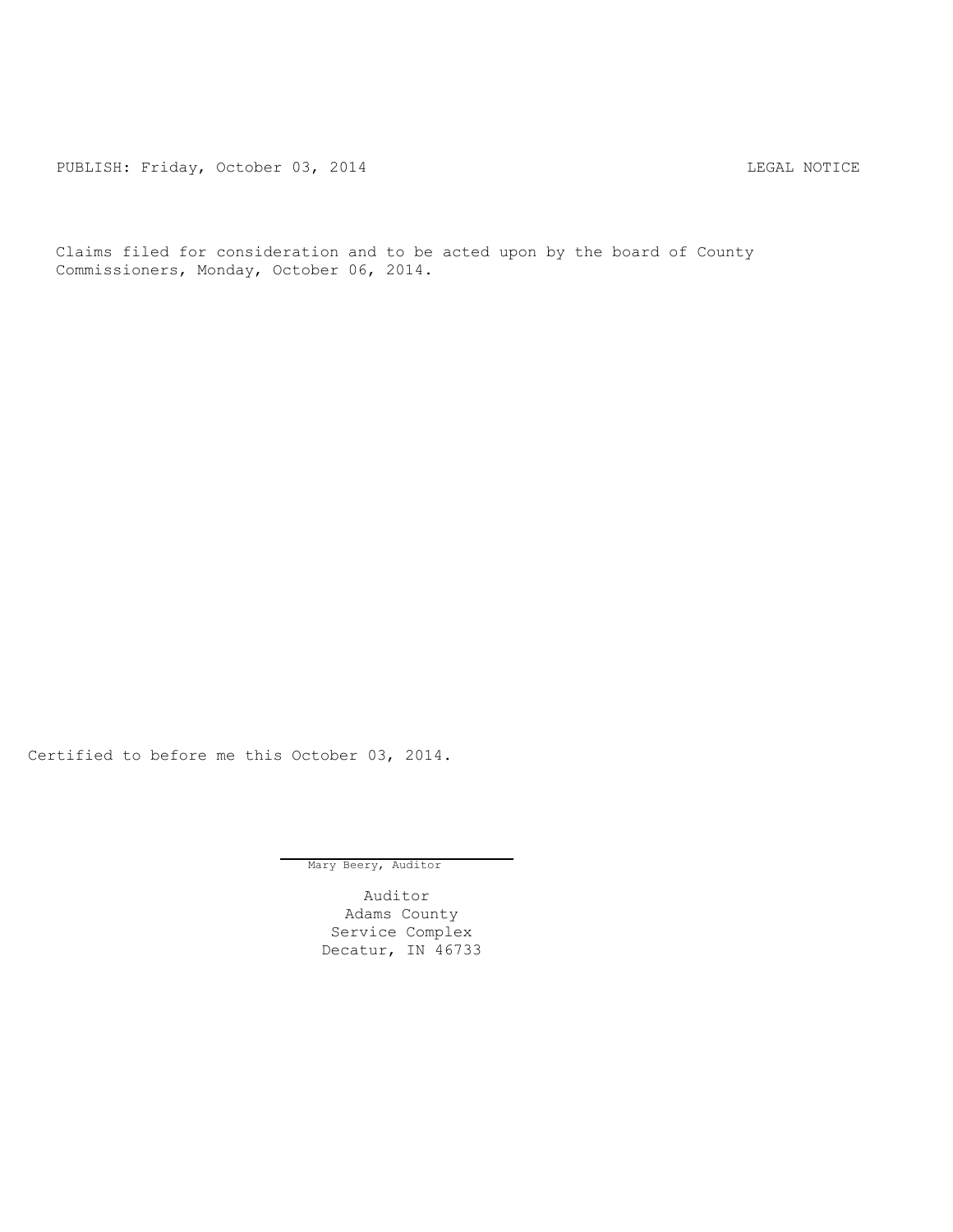

## **Claims Docket for Newspaper Adams County, Indiana**

## For Period: **9/9/2014** to **9/22/2014**

Date Claims to be Paid: **10/6/2014**

*313 W. Jefferson St. Decatur, IN 46733 (219) 724-2600*

| Adams County Council On Aging, Inc.<br>2,125.00<br>Adams Memorial Hospital<br>55,114.84<br>Indiana Michigan Power<br>Baker And Sons Plumbing &<br>2,631.88<br>60.00<br>Beam, Longest, And Neff<br>30,667.07<br>Berne Ready Mix<br>353.40<br>Berne Tri-Weekly News<br>92.50<br>54.50<br>Suburban Propane LP<br>Cintas Location #338<br>108.70<br>City Of Decatur<br>542.43<br><b>Commercial Readers Servic</b><br><b>Complete Printing Service</b><br>211.00<br>143.76<br>Dealership Holdings LLC<br>Computer Systems, Inc.<br>41.92<br>846.93<br>David L. Sommer<br>50.00<br>Decatur Daily Democrat<br>120.00<br>Decatur Postmaster<br>Douglas L. Bauman<br>87.50<br>526.00<br>57.30<br>Geneva Police Department<br>76.00<br>Erie Haven<br>Gordon Food Service<br>2,785.87<br>797.28<br>Graybar<br>Haggard-Sefton & Hirschy Funeral Home<br>500.00<br>Imaging Office Systems, I<br>5,837.00<br>Indiana State Police<br>J & K Communications, Inc.<br>68.00<br>23.40<br>Jan Smith<br>20.00<br>The Janitors Supply Company, Inc.<br>79.96<br>Lehman Feed Mill<br>96.36<br>288.00<br>Neil Ogg<br>Patrick R Miller<br>258.30<br>Nipsco<br>313.58<br>Portland Motor Parts, Inc<br>94.12<br>100.00<br>Ronnie L. Smitley<br>Sherwin-Williams<br>96.93<br>Stone-Street Quarries, Inc.<br>150.88<br>136.56<br>Treasurer of Adams County<br>Print Shop<br>76,015.59<br>Tri-State First Aid<br>25.45<br>Underground Pipe & Valve,<br>1,868.86<br>Victoria Ellis<br>20.00<br>West Payment Center<br>2,773.20<br>Witham Toxicology Laboratory<br>Zwick And Jahn Funeral Home<br>200.00<br>1,390.95<br>Burry, Herman, Miller & Brown, P.C.<br>23,500.00<br>683.64<br>CenturyLink<br>Imi Irving Material, Inc.<br>19.98<br>1,656.05<br>Adams County Automotive Supply, Inc.<br>Indiana Extension Educator Association<br>385.00<br>Mary Baker<br>50.00<br>Angie White<br>31.68<br>Tom Magnan<br>18.98<br>Jay County REMC<br>162.75<br>Purdue University<br>747.56<br>Adam T. Miller<br>500.00<br>20.00<br>Rekeweg, Shane<br>Indiana Assoc. Of County Commissioners<br>290.00<br>Mary Beery<br>231.05<br>Youth Opportunity Center<br><b>Boyce Forms Systems</b><br>292.86<br>2,240.00<br>Indiana County Auditors' Association<br>C & P Machine Service, Inc.<br>166.00<br>690.00<br>Richard Clutter<br>Chad W. Sprunger<br>998.33<br>20.00<br>Tom Magnan/Special Needs<br>156.33<br>Matthew Bender<br>60.44<br>978.32<br>Karen Fouts<br>14.87<br>Koorsen Fire and Security, Inc.<br>Wal-Mart<br>117.01<br>248.50<br>Impac<br>Leslie W. Marckel<br>20.00<br>Michael G. Werling<br>735.00<br>26.84<br>Ian Gilbert<br>11.20<br>Connie Ellenberger<br>Kim A. Fruechte<br>20.00<br>Troyer's Market LLC<br>1,583.07<br><b>Edwin Ford</b><br>20.00<br>McKesson Medical - Surgical<br>218.20<br><b>Uricks Trucking</b><br>968.00<br>63.00<br>Hiram J. Hash & Sons, Inc.<br>Kevin Burkhalter<br>50.00<br>Deb Stevens<br>173.10<br>Alpine Falls, Inc.<br>18.99<br>Deborah A. Schantz<br>82.25<br>20.00<br>Daniel J. Michaels<br>20.00<br>Henry R. Mayer<br>Verizon Wireless<br>3,850.37<br>906.02<br><b>Stationair's Express</b><br>206.49<br>Landon Patterson<br>653.11<br>Oriental Trading Company<br>75.00<br>Moore Medical Corporation<br>ReusserDesign<br>513.87<br><b>First National Bank</b><br>Holly L. Degitz<br>10.21<br>62.96 | <b>Vendor</b>        | Amount | <b>Vendor</b>           | Amount   |
|----------------------------------------------------------------------------------------------------------------------------------------------------------------------------------------------------------------------------------------------------------------------------------------------------------------------------------------------------------------------------------------------------------------------------------------------------------------------------------------------------------------------------------------------------------------------------------------------------------------------------------------------------------------------------------------------------------------------------------------------------------------------------------------------------------------------------------------------------------------------------------------------------------------------------------------------------------------------------------------------------------------------------------------------------------------------------------------------------------------------------------------------------------------------------------------------------------------------------------------------------------------------------------------------------------------------------------------------------------------------------------------------------------------------------------------------------------------------------------------------------------------------------------------------------------------------------------------------------------------------------------------------------------------------------------------------------------------------------------------------------------------------------------------------------------------------------------------------------------------------------------------------------------------------------------------------------------------------------------------------------------------------------------------------------------------------------------------------------------------------------------------------------------------------------------------------------------------------------------------------------------------------------------------------------------------------------------------------------------------------------------------------------------------------------------------------------------------------------------------------------------------------------------------------------------------------------------------------------------------------------------------------------------------------------------------------------------------------------------------------------------------------------------------------------------------------------------------------------------------------------------------------------------------------------------------------------------------------------------------------------------------------------------------------------------------------------------------------------------------------------------------------------------------------------------------------------------------------------------------------------------------------------------------------------------------|----------------------|--------|-------------------------|----------|
|                                                                                                                                                                                                                                                                                                                                                                                                                                                                                                                                                                                                                                                                                                                                                                                                                                                                                                                                                                                                                                                                                                                                                                                                                                                                                                                                                                                                                                                                                                                                                                                                                                                                                                                                                                                                                                                                                                                                                                                                                                                                                                                                                                                                                                                                                                                                                                                                                                                                                                                                                                                                                                                                                                                                                                                                                                                                                                                                                                                                                                                                                                                                                                                                                                                                                                                |                      |        |                         |          |
|                                                                                                                                                                                                                                                                                                                                                                                                                                                                                                                                                                                                                                                                                                                                                                                                                                                                                                                                                                                                                                                                                                                                                                                                                                                                                                                                                                                                                                                                                                                                                                                                                                                                                                                                                                                                                                                                                                                                                                                                                                                                                                                                                                                                                                                                                                                                                                                                                                                                                                                                                                                                                                                                                                                                                                                                                                                                                                                                                                                                                                                                                                                                                                                                                                                                                                                |                      |        |                         |          |
|                                                                                                                                                                                                                                                                                                                                                                                                                                                                                                                                                                                                                                                                                                                                                                                                                                                                                                                                                                                                                                                                                                                                                                                                                                                                                                                                                                                                                                                                                                                                                                                                                                                                                                                                                                                                                                                                                                                                                                                                                                                                                                                                                                                                                                                                                                                                                                                                                                                                                                                                                                                                                                                                                                                                                                                                                                                                                                                                                                                                                                                                                                                                                                                                                                                                                                                |                      |        |                         |          |
|                                                                                                                                                                                                                                                                                                                                                                                                                                                                                                                                                                                                                                                                                                                                                                                                                                                                                                                                                                                                                                                                                                                                                                                                                                                                                                                                                                                                                                                                                                                                                                                                                                                                                                                                                                                                                                                                                                                                                                                                                                                                                                                                                                                                                                                                                                                                                                                                                                                                                                                                                                                                                                                                                                                                                                                                                                                                                                                                                                                                                                                                                                                                                                                                                                                                                                                |                      |        |                         |          |
|                                                                                                                                                                                                                                                                                                                                                                                                                                                                                                                                                                                                                                                                                                                                                                                                                                                                                                                                                                                                                                                                                                                                                                                                                                                                                                                                                                                                                                                                                                                                                                                                                                                                                                                                                                                                                                                                                                                                                                                                                                                                                                                                                                                                                                                                                                                                                                                                                                                                                                                                                                                                                                                                                                                                                                                                                                                                                                                                                                                                                                                                                                                                                                                                                                                                                                                |                      |        |                         |          |
|                                                                                                                                                                                                                                                                                                                                                                                                                                                                                                                                                                                                                                                                                                                                                                                                                                                                                                                                                                                                                                                                                                                                                                                                                                                                                                                                                                                                                                                                                                                                                                                                                                                                                                                                                                                                                                                                                                                                                                                                                                                                                                                                                                                                                                                                                                                                                                                                                                                                                                                                                                                                                                                                                                                                                                                                                                                                                                                                                                                                                                                                                                                                                                                                                                                                                                                |                      |        |                         |          |
|                                                                                                                                                                                                                                                                                                                                                                                                                                                                                                                                                                                                                                                                                                                                                                                                                                                                                                                                                                                                                                                                                                                                                                                                                                                                                                                                                                                                                                                                                                                                                                                                                                                                                                                                                                                                                                                                                                                                                                                                                                                                                                                                                                                                                                                                                                                                                                                                                                                                                                                                                                                                                                                                                                                                                                                                                                                                                                                                                                                                                                                                                                                                                                                                                                                                                                                |                      |        |                         |          |
|                                                                                                                                                                                                                                                                                                                                                                                                                                                                                                                                                                                                                                                                                                                                                                                                                                                                                                                                                                                                                                                                                                                                                                                                                                                                                                                                                                                                                                                                                                                                                                                                                                                                                                                                                                                                                                                                                                                                                                                                                                                                                                                                                                                                                                                                                                                                                                                                                                                                                                                                                                                                                                                                                                                                                                                                                                                                                                                                                                                                                                                                                                                                                                                                                                                                                                                |                      |        |                         |          |
|                                                                                                                                                                                                                                                                                                                                                                                                                                                                                                                                                                                                                                                                                                                                                                                                                                                                                                                                                                                                                                                                                                                                                                                                                                                                                                                                                                                                                                                                                                                                                                                                                                                                                                                                                                                                                                                                                                                                                                                                                                                                                                                                                                                                                                                                                                                                                                                                                                                                                                                                                                                                                                                                                                                                                                                                                                                                                                                                                                                                                                                                                                                                                                                                                                                                                                                |                      |        |                         |          |
|                                                                                                                                                                                                                                                                                                                                                                                                                                                                                                                                                                                                                                                                                                                                                                                                                                                                                                                                                                                                                                                                                                                                                                                                                                                                                                                                                                                                                                                                                                                                                                                                                                                                                                                                                                                                                                                                                                                                                                                                                                                                                                                                                                                                                                                                                                                                                                                                                                                                                                                                                                                                                                                                                                                                                                                                                                                                                                                                                                                                                                                                                                                                                                                                                                                                                                                |                      |        |                         |          |
|                                                                                                                                                                                                                                                                                                                                                                                                                                                                                                                                                                                                                                                                                                                                                                                                                                                                                                                                                                                                                                                                                                                                                                                                                                                                                                                                                                                                                                                                                                                                                                                                                                                                                                                                                                                                                                                                                                                                                                                                                                                                                                                                                                                                                                                                                                                                                                                                                                                                                                                                                                                                                                                                                                                                                                                                                                                                                                                                                                                                                                                                                                                                                                                                                                                                                                                |                      |        |                         |          |
|                                                                                                                                                                                                                                                                                                                                                                                                                                                                                                                                                                                                                                                                                                                                                                                                                                                                                                                                                                                                                                                                                                                                                                                                                                                                                                                                                                                                                                                                                                                                                                                                                                                                                                                                                                                                                                                                                                                                                                                                                                                                                                                                                                                                                                                                                                                                                                                                                                                                                                                                                                                                                                                                                                                                                                                                                                                                                                                                                                                                                                                                                                                                                                                                                                                                                                                |                      |        |                         |          |
|                                                                                                                                                                                                                                                                                                                                                                                                                                                                                                                                                                                                                                                                                                                                                                                                                                                                                                                                                                                                                                                                                                                                                                                                                                                                                                                                                                                                                                                                                                                                                                                                                                                                                                                                                                                                                                                                                                                                                                                                                                                                                                                                                                                                                                                                                                                                                                                                                                                                                                                                                                                                                                                                                                                                                                                                                                                                                                                                                                                                                                                                                                                                                                                                                                                                                                                |                      |        |                         |          |
|                                                                                                                                                                                                                                                                                                                                                                                                                                                                                                                                                                                                                                                                                                                                                                                                                                                                                                                                                                                                                                                                                                                                                                                                                                                                                                                                                                                                                                                                                                                                                                                                                                                                                                                                                                                                                                                                                                                                                                                                                                                                                                                                                                                                                                                                                                                                                                                                                                                                                                                                                                                                                                                                                                                                                                                                                                                                                                                                                                                                                                                                                                                                                                                                                                                                                                                |                      |        |                         |          |
|                                                                                                                                                                                                                                                                                                                                                                                                                                                                                                                                                                                                                                                                                                                                                                                                                                                                                                                                                                                                                                                                                                                                                                                                                                                                                                                                                                                                                                                                                                                                                                                                                                                                                                                                                                                                                                                                                                                                                                                                                                                                                                                                                                                                                                                                                                                                                                                                                                                                                                                                                                                                                                                                                                                                                                                                                                                                                                                                                                                                                                                                                                                                                                                                                                                                                                                |                      |        |                         |          |
|                                                                                                                                                                                                                                                                                                                                                                                                                                                                                                                                                                                                                                                                                                                                                                                                                                                                                                                                                                                                                                                                                                                                                                                                                                                                                                                                                                                                                                                                                                                                                                                                                                                                                                                                                                                                                                                                                                                                                                                                                                                                                                                                                                                                                                                                                                                                                                                                                                                                                                                                                                                                                                                                                                                                                                                                                                                                                                                                                                                                                                                                                                                                                                                                                                                                                                                |                      |        |                         |          |
|                                                                                                                                                                                                                                                                                                                                                                                                                                                                                                                                                                                                                                                                                                                                                                                                                                                                                                                                                                                                                                                                                                                                                                                                                                                                                                                                                                                                                                                                                                                                                                                                                                                                                                                                                                                                                                                                                                                                                                                                                                                                                                                                                                                                                                                                                                                                                                                                                                                                                                                                                                                                                                                                                                                                                                                                                                                                                                                                                                                                                                                                                                                                                                                                                                                                                                                |                      |        |                         |          |
|                                                                                                                                                                                                                                                                                                                                                                                                                                                                                                                                                                                                                                                                                                                                                                                                                                                                                                                                                                                                                                                                                                                                                                                                                                                                                                                                                                                                                                                                                                                                                                                                                                                                                                                                                                                                                                                                                                                                                                                                                                                                                                                                                                                                                                                                                                                                                                                                                                                                                                                                                                                                                                                                                                                                                                                                                                                                                                                                                                                                                                                                                                                                                                                                                                                                                                                |                      |        |                         |          |
|                                                                                                                                                                                                                                                                                                                                                                                                                                                                                                                                                                                                                                                                                                                                                                                                                                                                                                                                                                                                                                                                                                                                                                                                                                                                                                                                                                                                                                                                                                                                                                                                                                                                                                                                                                                                                                                                                                                                                                                                                                                                                                                                                                                                                                                                                                                                                                                                                                                                                                                                                                                                                                                                                                                                                                                                                                                                                                                                                                                                                                                                                                                                                                                                                                                                                                                |                      |        |                         |          |
|                                                                                                                                                                                                                                                                                                                                                                                                                                                                                                                                                                                                                                                                                                                                                                                                                                                                                                                                                                                                                                                                                                                                                                                                                                                                                                                                                                                                                                                                                                                                                                                                                                                                                                                                                                                                                                                                                                                                                                                                                                                                                                                                                                                                                                                                                                                                                                                                                                                                                                                                                                                                                                                                                                                                                                                                                                                                                                                                                                                                                                                                                                                                                                                                                                                                                                                |                      |        |                         |          |
|                                                                                                                                                                                                                                                                                                                                                                                                                                                                                                                                                                                                                                                                                                                                                                                                                                                                                                                                                                                                                                                                                                                                                                                                                                                                                                                                                                                                                                                                                                                                                                                                                                                                                                                                                                                                                                                                                                                                                                                                                                                                                                                                                                                                                                                                                                                                                                                                                                                                                                                                                                                                                                                                                                                                                                                                                                                                                                                                                                                                                                                                                                                                                                                                                                                                                                                |                      |        |                         |          |
|                                                                                                                                                                                                                                                                                                                                                                                                                                                                                                                                                                                                                                                                                                                                                                                                                                                                                                                                                                                                                                                                                                                                                                                                                                                                                                                                                                                                                                                                                                                                                                                                                                                                                                                                                                                                                                                                                                                                                                                                                                                                                                                                                                                                                                                                                                                                                                                                                                                                                                                                                                                                                                                                                                                                                                                                                                                                                                                                                                                                                                                                                                                                                                                                                                                                                                                |                      |        |                         |          |
|                                                                                                                                                                                                                                                                                                                                                                                                                                                                                                                                                                                                                                                                                                                                                                                                                                                                                                                                                                                                                                                                                                                                                                                                                                                                                                                                                                                                                                                                                                                                                                                                                                                                                                                                                                                                                                                                                                                                                                                                                                                                                                                                                                                                                                                                                                                                                                                                                                                                                                                                                                                                                                                                                                                                                                                                                                                                                                                                                                                                                                                                                                                                                                                                                                                                                                                |                      |        |                         |          |
|                                                                                                                                                                                                                                                                                                                                                                                                                                                                                                                                                                                                                                                                                                                                                                                                                                                                                                                                                                                                                                                                                                                                                                                                                                                                                                                                                                                                                                                                                                                                                                                                                                                                                                                                                                                                                                                                                                                                                                                                                                                                                                                                                                                                                                                                                                                                                                                                                                                                                                                                                                                                                                                                                                                                                                                                                                                                                                                                                                                                                                                                                                                                                                                                                                                                                                                |                      |        |                         |          |
|                                                                                                                                                                                                                                                                                                                                                                                                                                                                                                                                                                                                                                                                                                                                                                                                                                                                                                                                                                                                                                                                                                                                                                                                                                                                                                                                                                                                                                                                                                                                                                                                                                                                                                                                                                                                                                                                                                                                                                                                                                                                                                                                                                                                                                                                                                                                                                                                                                                                                                                                                                                                                                                                                                                                                                                                                                                                                                                                                                                                                                                                                                                                                                                                                                                                                                                |                      |        |                         |          |
|                                                                                                                                                                                                                                                                                                                                                                                                                                                                                                                                                                                                                                                                                                                                                                                                                                                                                                                                                                                                                                                                                                                                                                                                                                                                                                                                                                                                                                                                                                                                                                                                                                                                                                                                                                                                                                                                                                                                                                                                                                                                                                                                                                                                                                                                                                                                                                                                                                                                                                                                                                                                                                                                                                                                                                                                                                                                                                                                                                                                                                                                                                                                                                                                                                                                                                                |                      |        |                         |          |
|                                                                                                                                                                                                                                                                                                                                                                                                                                                                                                                                                                                                                                                                                                                                                                                                                                                                                                                                                                                                                                                                                                                                                                                                                                                                                                                                                                                                                                                                                                                                                                                                                                                                                                                                                                                                                                                                                                                                                                                                                                                                                                                                                                                                                                                                                                                                                                                                                                                                                                                                                                                                                                                                                                                                                                                                                                                                                                                                                                                                                                                                                                                                                                                                                                                                                                                |                      |        |                         |          |
|                                                                                                                                                                                                                                                                                                                                                                                                                                                                                                                                                                                                                                                                                                                                                                                                                                                                                                                                                                                                                                                                                                                                                                                                                                                                                                                                                                                                                                                                                                                                                                                                                                                                                                                                                                                                                                                                                                                                                                                                                                                                                                                                                                                                                                                                                                                                                                                                                                                                                                                                                                                                                                                                                                                                                                                                                                                                                                                                                                                                                                                                                                                                                                                                                                                                                                                |                      |        |                         |          |
|                                                                                                                                                                                                                                                                                                                                                                                                                                                                                                                                                                                                                                                                                                                                                                                                                                                                                                                                                                                                                                                                                                                                                                                                                                                                                                                                                                                                                                                                                                                                                                                                                                                                                                                                                                                                                                                                                                                                                                                                                                                                                                                                                                                                                                                                                                                                                                                                                                                                                                                                                                                                                                                                                                                                                                                                                                                                                                                                                                                                                                                                                                                                                                                                                                                                                                                |                      |        |                         |          |
|                                                                                                                                                                                                                                                                                                                                                                                                                                                                                                                                                                                                                                                                                                                                                                                                                                                                                                                                                                                                                                                                                                                                                                                                                                                                                                                                                                                                                                                                                                                                                                                                                                                                                                                                                                                                                                                                                                                                                                                                                                                                                                                                                                                                                                                                                                                                                                                                                                                                                                                                                                                                                                                                                                                                                                                                                                                                                                                                                                                                                                                                                                                                                                                                                                                                                                                |                      |        |                         |          |
|                                                                                                                                                                                                                                                                                                                                                                                                                                                                                                                                                                                                                                                                                                                                                                                                                                                                                                                                                                                                                                                                                                                                                                                                                                                                                                                                                                                                                                                                                                                                                                                                                                                                                                                                                                                                                                                                                                                                                                                                                                                                                                                                                                                                                                                                                                                                                                                                                                                                                                                                                                                                                                                                                                                                                                                                                                                                                                                                                                                                                                                                                                                                                                                                                                                                                                                |                      |        |                         |          |
|                                                                                                                                                                                                                                                                                                                                                                                                                                                                                                                                                                                                                                                                                                                                                                                                                                                                                                                                                                                                                                                                                                                                                                                                                                                                                                                                                                                                                                                                                                                                                                                                                                                                                                                                                                                                                                                                                                                                                                                                                                                                                                                                                                                                                                                                                                                                                                                                                                                                                                                                                                                                                                                                                                                                                                                                                                                                                                                                                                                                                                                                                                                                                                                                                                                                                                                |                      |        |                         |          |
|                                                                                                                                                                                                                                                                                                                                                                                                                                                                                                                                                                                                                                                                                                                                                                                                                                                                                                                                                                                                                                                                                                                                                                                                                                                                                                                                                                                                                                                                                                                                                                                                                                                                                                                                                                                                                                                                                                                                                                                                                                                                                                                                                                                                                                                                                                                                                                                                                                                                                                                                                                                                                                                                                                                                                                                                                                                                                                                                                                                                                                                                                                                                                                                                                                                                                                                |                      |        |                         |          |
|                                                                                                                                                                                                                                                                                                                                                                                                                                                                                                                                                                                                                                                                                                                                                                                                                                                                                                                                                                                                                                                                                                                                                                                                                                                                                                                                                                                                                                                                                                                                                                                                                                                                                                                                                                                                                                                                                                                                                                                                                                                                                                                                                                                                                                                                                                                                                                                                                                                                                                                                                                                                                                                                                                                                                                                                                                                                                                                                                                                                                                                                                                                                                                                                                                                                                                                |                      |        |                         |          |
|                                                                                                                                                                                                                                                                                                                                                                                                                                                                                                                                                                                                                                                                                                                                                                                                                                                                                                                                                                                                                                                                                                                                                                                                                                                                                                                                                                                                                                                                                                                                                                                                                                                                                                                                                                                                                                                                                                                                                                                                                                                                                                                                                                                                                                                                                                                                                                                                                                                                                                                                                                                                                                                                                                                                                                                                                                                                                                                                                                                                                                                                                                                                                                                                                                                                                                                |                      |        |                         |          |
|                                                                                                                                                                                                                                                                                                                                                                                                                                                                                                                                                                                                                                                                                                                                                                                                                                                                                                                                                                                                                                                                                                                                                                                                                                                                                                                                                                                                                                                                                                                                                                                                                                                                                                                                                                                                                                                                                                                                                                                                                                                                                                                                                                                                                                                                                                                                                                                                                                                                                                                                                                                                                                                                                                                                                                                                                                                                                                                                                                                                                                                                                                                                                                                                                                                                                                                |                      |        |                         |          |
|                                                                                                                                                                                                                                                                                                                                                                                                                                                                                                                                                                                                                                                                                                                                                                                                                                                                                                                                                                                                                                                                                                                                                                                                                                                                                                                                                                                                                                                                                                                                                                                                                                                                                                                                                                                                                                                                                                                                                                                                                                                                                                                                                                                                                                                                                                                                                                                                                                                                                                                                                                                                                                                                                                                                                                                                                                                                                                                                                                                                                                                                                                                                                                                                                                                                                                                |                      |        |                         |          |
|                                                                                                                                                                                                                                                                                                                                                                                                                                                                                                                                                                                                                                                                                                                                                                                                                                                                                                                                                                                                                                                                                                                                                                                                                                                                                                                                                                                                                                                                                                                                                                                                                                                                                                                                                                                                                                                                                                                                                                                                                                                                                                                                                                                                                                                                                                                                                                                                                                                                                                                                                                                                                                                                                                                                                                                                                                                                                                                                                                                                                                                                                                                                                                                                                                                                                                                |                      |        |                         |          |
|                                                                                                                                                                                                                                                                                                                                                                                                                                                                                                                                                                                                                                                                                                                                                                                                                                                                                                                                                                                                                                                                                                                                                                                                                                                                                                                                                                                                                                                                                                                                                                                                                                                                                                                                                                                                                                                                                                                                                                                                                                                                                                                                                                                                                                                                                                                                                                                                                                                                                                                                                                                                                                                                                                                                                                                                                                                                                                                                                                                                                                                                                                                                                                                                                                                                                                                |                      |        |                         |          |
|                                                                                                                                                                                                                                                                                                                                                                                                                                                                                                                                                                                                                                                                                                                                                                                                                                                                                                                                                                                                                                                                                                                                                                                                                                                                                                                                                                                                                                                                                                                                                                                                                                                                                                                                                                                                                                                                                                                                                                                                                                                                                                                                                                                                                                                                                                                                                                                                                                                                                                                                                                                                                                                                                                                                                                                                                                                                                                                                                                                                                                                                                                                                                                                                                                                                                                                |                      |        |                         |          |
|                                                                                                                                                                                                                                                                                                                                                                                                                                                                                                                                                                                                                                                                                                                                                                                                                                                                                                                                                                                                                                                                                                                                                                                                                                                                                                                                                                                                                                                                                                                                                                                                                                                                                                                                                                                                                                                                                                                                                                                                                                                                                                                                                                                                                                                                                                                                                                                                                                                                                                                                                                                                                                                                                                                                                                                                                                                                                                                                                                                                                                                                                                                                                                                                                                                                                                                |                      |        |                         |          |
|                                                                                                                                                                                                                                                                                                                                                                                                                                                                                                                                                                                                                                                                                                                                                                                                                                                                                                                                                                                                                                                                                                                                                                                                                                                                                                                                                                                                                                                                                                                                                                                                                                                                                                                                                                                                                                                                                                                                                                                                                                                                                                                                                                                                                                                                                                                                                                                                                                                                                                                                                                                                                                                                                                                                                                                                                                                                                                                                                                                                                                                                                                                                                                                                                                                                                                                |                      |        |                         |          |
|                                                                                                                                                                                                                                                                                                                                                                                                                                                                                                                                                                                                                                                                                                                                                                                                                                                                                                                                                                                                                                                                                                                                                                                                                                                                                                                                                                                                                                                                                                                                                                                                                                                                                                                                                                                                                                                                                                                                                                                                                                                                                                                                                                                                                                                                                                                                                                                                                                                                                                                                                                                                                                                                                                                                                                                                                                                                                                                                                                                                                                                                                                                                                                                                                                                                                                                |                      |        |                         |          |
|                                                                                                                                                                                                                                                                                                                                                                                                                                                                                                                                                                                                                                                                                                                                                                                                                                                                                                                                                                                                                                                                                                                                                                                                                                                                                                                                                                                                                                                                                                                                                                                                                                                                                                                                                                                                                                                                                                                                                                                                                                                                                                                                                                                                                                                                                                                                                                                                                                                                                                                                                                                                                                                                                                                                                                                                                                                                                                                                                                                                                                                                                                                                                                                                                                                                                                                |                      |        |                         |          |
|                                                                                                                                                                                                                                                                                                                                                                                                                                                                                                                                                                                                                                                                                                                                                                                                                                                                                                                                                                                                                                                                                                                                                                                                                                                                                                                                                                                                                                                                                                                                                                                                                                                                                                                                                                                                                                                                                                                                                                                                                                                                                                                                                                                                                                                                                                                                                                                                                                                                                                                                                                                                                                                                                                                                                                                                                                                                                                                                                                                                                                                                                                                                                                                                                                                                                                                |                      |        |                         |          |
|                                                                                                                                                                                                                                                                                                                                                                                                                                                                                                                                                                                                                                                                                                                                                                                                                                                                                                                                                                                                                                                                                                                                                                                                                                                                                                                                                                                                                                                                                                                                                                                                                                                                                                                                                                                                                                                                                                                                                                                                                                                                                                                                                                                                                                                                                                                                                                                                                                                                                                                                                                                                                                                                                                                                                                                                                                                                                                                                                                                                                                                                                                                                                                                                                                                                                                                |                      |        |                         |          |
|                                                                                                                                                                                                                                                                                                                                                                                                                                                                                                                                                                                                                                                                                                                                                                                                                                                                                                                                                                                                                                                                                                                                                                                                                                                                                                                                                                                                                                                                                                                                                                                                                                                                                                                                                                                                                                                                                                                                                                                                                                                                                                                                                                                                                                                                                                                                                                                                                                                                                                                                                                                                                                                                                                                                                                                                                                                                                                                                                                                                                                                                                                                                                                                                                                                                                                                |                      |        |                         |          |
|                                                                                                                                                                                                                                                                                                                                                                                                                                                                                                                                                                                                                                                                                                                                                                                                                                                                                                                                                                                                                                                                                                                                                                                                                                                                                                                                                                                                                                                                                                                                                                                                                                                                                                                                                                                                                                                                                                                                                                                                                                                                                                                                                                                                                                                                                                                                                                                                                                                                                                                                                                                                                                                                                                                                                                                                                                                                                                                                                                                                                                                                                                                                                                                                                                                                                                                | Cintas Location #G64 | 678.88 | Marco Developments, LLC | 4,350.00 |